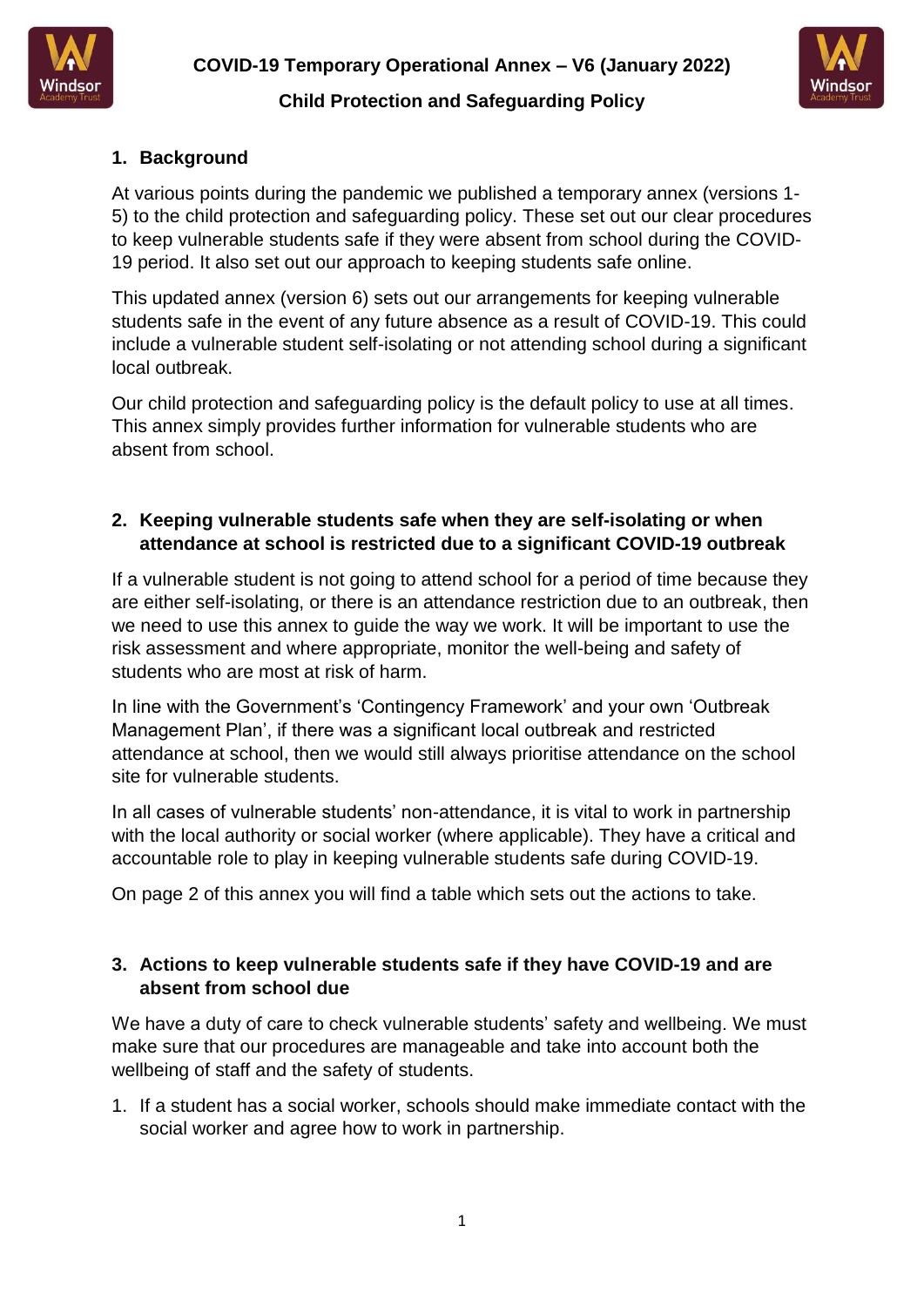



- 2. Risk assess vulnerable pupils (those with and without a social worker) to identify and prioritise students whose safety needs to be monitored (see risk assessment criteria below)
- 3. Put in place a manageable plan for identified staff (e.g. DSLs/SLT/pastoral team) to check the welfare of priority students through a home visit and/or phone call. Make sure that these identified staff have the contact details of students' social workers (where one is allocated)
- 4. Record checks on CPOMs in the normal way and if required, escalate concerns to the DSL or Headteacher. If you have a concern and cannot contact the DSL, Deputy DSLs or HT, then call your local authority MASH contact.
- 5. For strategic oversight, ensure that the DSL has regular communication with those staff allocated to self and wellbeing checks.
- 6. For our most vulnerable students an extended period of time at home may present a risk. It is important that we are at our most vigilant and proactive. **If in any doubt about a student's safety, then work with your DSL to make an immediate referral to the appropriate external agency.**

## **4. Actions to keep vulnerable students safe if there is significant local outbreak and a local attendance restriction**

- 1. If a student has a social worker, schools should make immediate contact with the social worker and agree how to work in partnership. Schools should also make direct contact with the parents/guardians to strongly encourage the student to attend school (if safe to do so) or to put in place arrangements to monitor the student's safety. Schools and social workers should work in partnership to explore reasons that parents/carers are not sending their child into school.
- 2. We can strongly encourage attendance for vulnerable students but we cannot insist upon it. Ultimately, be guided by the social worker where there are concerns about a particular student and they would be safer in school. If schools are not satisfied with a social worker's response, they should raise it directly and escalate it to a duty manager if required.
- 3. Risk assess vulnerable pupils (those with and without a social worker) to identify and prioritise students whose safety needs to be monitored (see risk assessment criteria below)
- 4. Put in place a manageable plan for identified staff (e.g. DSLs/SLT/pastoral team) to check the welfare of priority students through a home visit and/or phone call.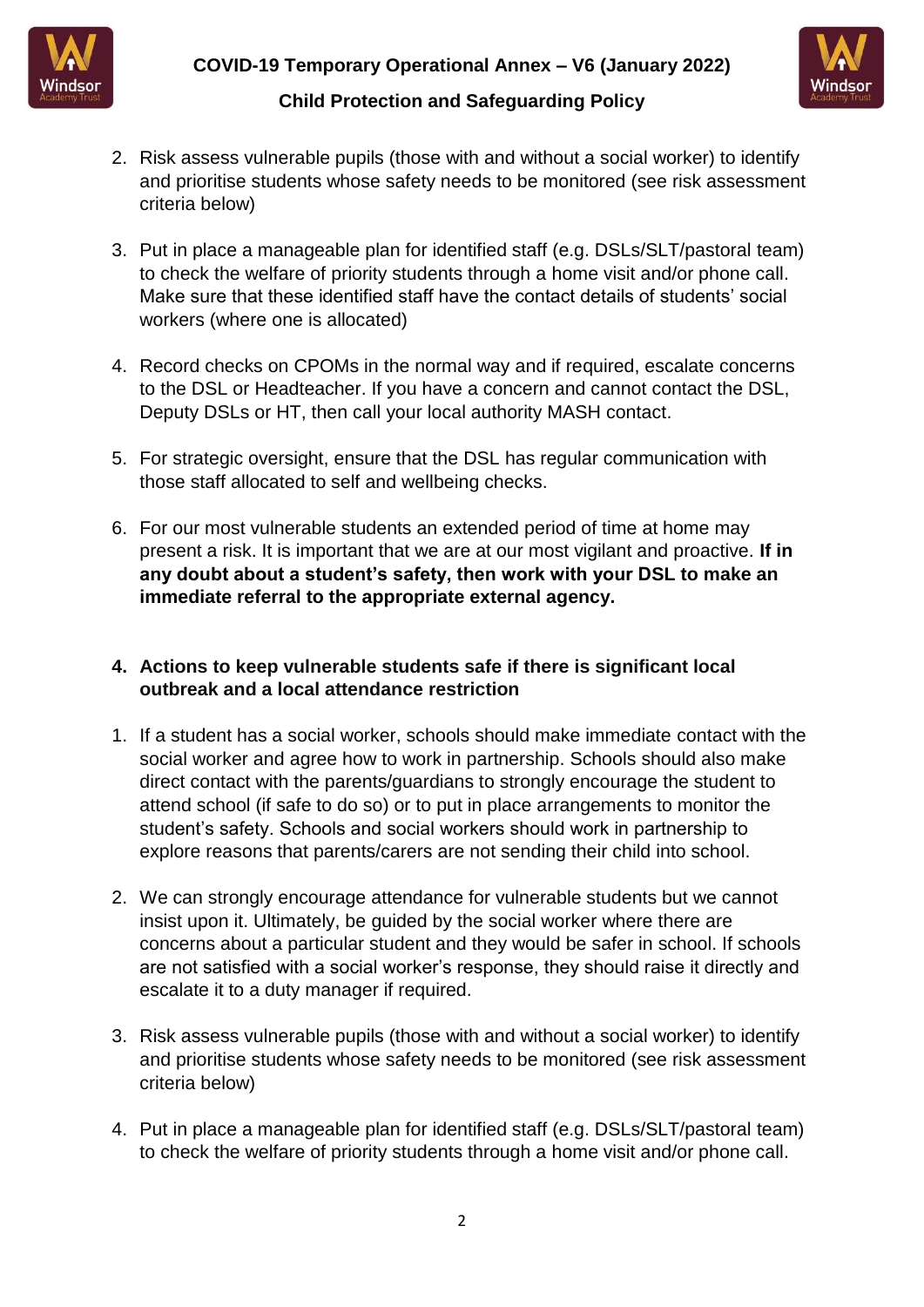



Make sure that these identified staff have the contact details of students' social workers (where one is allocated)

- 7. Record checks on CPOMs in the normal way and if required, escalate concerns to the DSL or Headteacher. If you have a concern and cannot contact the DSL, Deputy DSLs or HT, then call your local authority MASH contact.
- 8. For strategic oversight, ensure that the DSL has regular communication with those staff allocated to self and wellbeing checks.
- 9. If CPP or CIN meetings are scheduled during a period of restricted attendance, please ensure that a school representative either dials in via phone or sends in a report.
- 10.For our most vulnerable students an extended period of time at home may present a risk. It is important that we are at our most vigilant and proactive. **If in any doubt about a student's safety, then work with your DSL to make an immediate referral to the appropriate external agency.**

|              | <b>Red</b>              | <b>Amber</b>           | <b>Blue</b>          |
|--------------|-------------------------|------------------------|----------------------|
| Criteria     | Most at risk of harm or | A moderate risk of     | Some concerns        |
|              | $neglect - e.g. child$  | harm $-$ e.g. child in | that need            |
|              | protection plan, social | need, social worker    | monitoring $-$ e.g.  |
|              | worker involvement      | involvement            | LAC or early help    |
| Frequency of | Minimum 2 per week.     | Minimum 1 per week.    | Not essential but at |
| a safe and   | At least 1 a home visit | A phone call or where  | school discretion    |
| wellbeing    | to see the child in     | schools are more       |                      |
| check        | person.                 | concerned, a home      |                      |
|              |                         | visit.                 |                      |

## **5. Risk assessment criteria and agreed frequency of checks**

## **6. Home visits and phone calls**

Students prioritised as red in their vulnerability are our priority and must have at least one home visit per week. However, it is important to make clear that where schools are extremely concerned about **any** student (could be at red, amber or blue), then they should do a home safe and wellbeing check.

We recognise in the current situation with high levels of staff absence, a home visit may not always be possible. If a visit is not possible (and you are not extremely concerned about the child), then a phone call to speak to the student directly would be sufficient.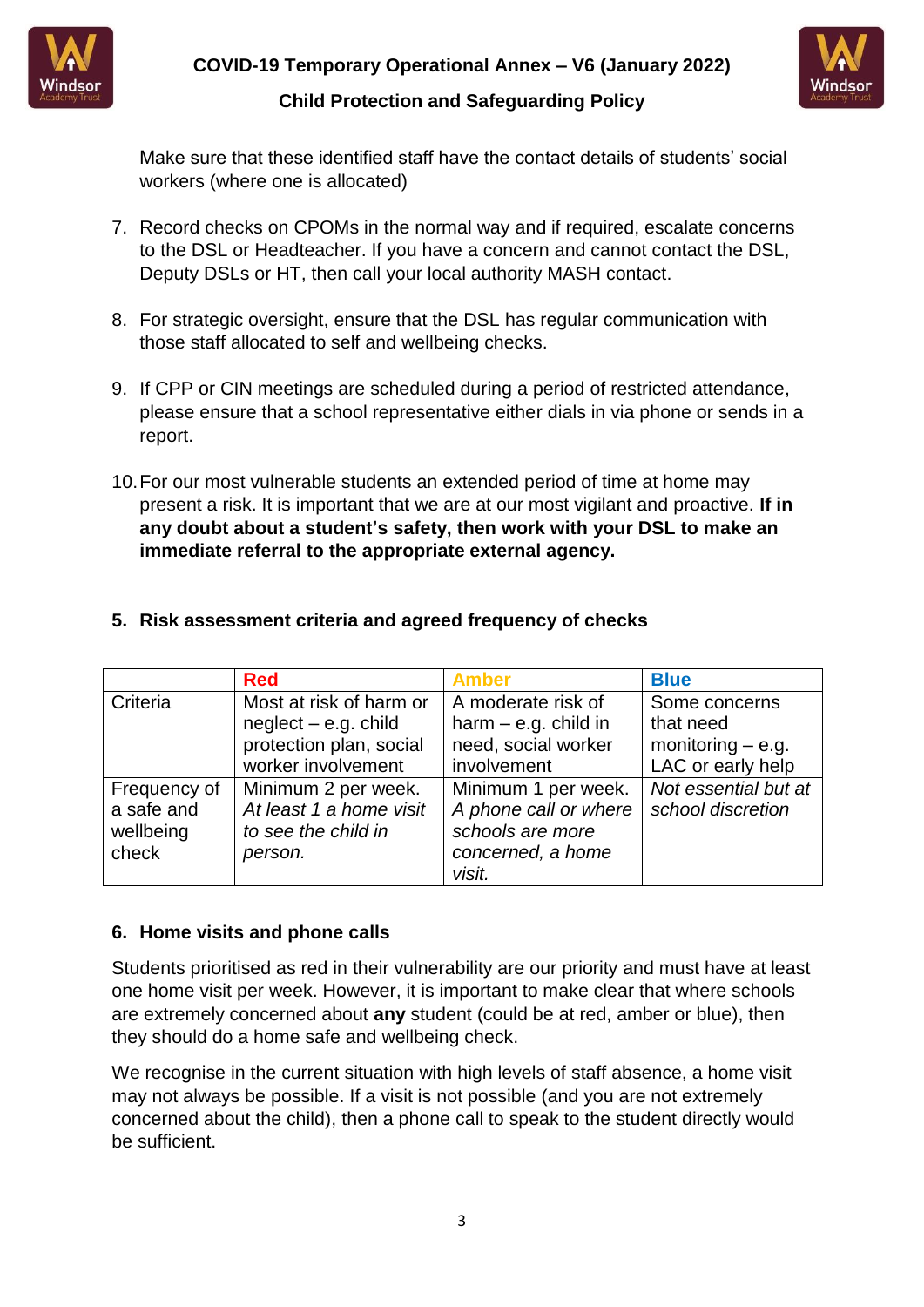



If staffing levels are really short in schools and a social worker has confirmed they have carried out home visit and the child is safe, then this would also suffice. However, you have to be assured that this is the case and have recorded it on CPOMs.

A reminder that if a child is self-isolating and it is not safe to enter the home, it would be acceptable to speak to a student briefly on the doorstep, through the window or on the phone.

When making phone calls, please ensure that you withhold your number or ideally use a designated school mobile phone.

## **7. Working with local agencies and partners**

Our WAT family of schools cover three local authorities so it is important to continue to consider any local contextual arrangements. Keep a close eye on any local updated advice received from your 3 safeguarding partners (clinical commissioning group, police and the local authority). In relation to the local authority this may include information relating to EHC plans, the LADO, children's social care, reporting mechanisms, referral thresholds and children in need.

Good working relationships will need to be maintained with social workers and the local authority virtual school head for LAC and previously LAC.

#### **8. Raising a concern about a child**

The actions set out above make it clear what to do if there is a concern about a vulnerable student.

However, it is possible during a period of restriction or self-isolation that a staff member may be concerned about other students who are not in school. For example, they may disclose something during an online interaction on Google Classroom or their absence from online learning may pose a welfare question. Where this occurs, staff should report their concern to a DSL or Deputy DSL immediately (phone call) and record it on CPOMS.

## **9. DSL and Deputy DSL arrangements**

It is important that DSLs and Deputy DSLs have sufficient time to support students with safeguarding and welfare concerns that may have become more prevalent during the pandemic. DSLs and staff need to be vigilant to students' safety and make referrals to the local authority or other agencies where required.

Schools must continue to operate appropriate lines of communication into DSLs and Deputy DSLs during higher levels of absence rates or restricted attendance due to a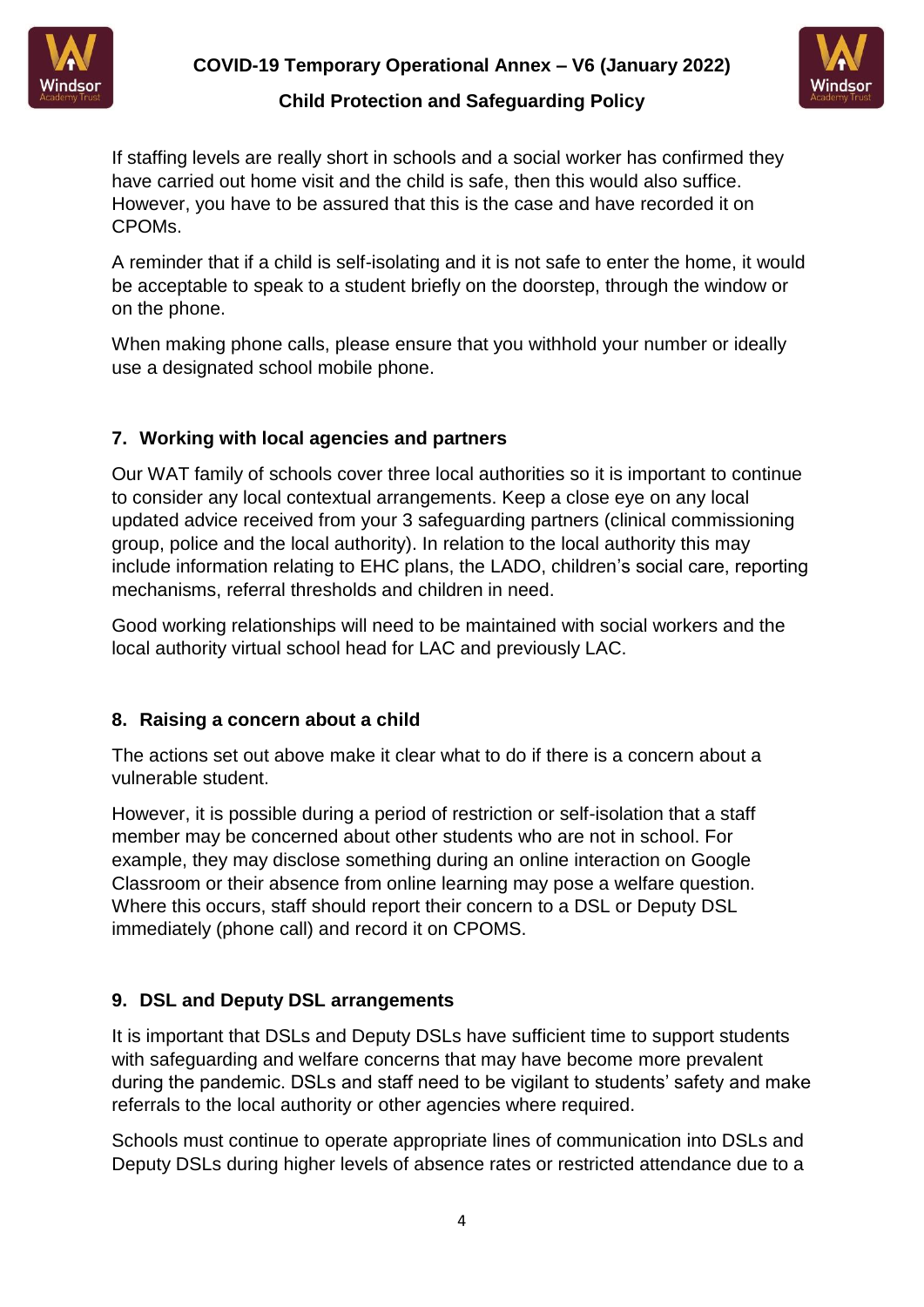



significant local outbreak. Where schools are open to vulnerable students and/or critical workers, the DSL or a Deputy DSL must be in school or contactable by telephone. Where a DSL or Deputy DSL is not on site, a leader must take responsibility for coordinating safeguarding arrangements on site.

Staff must be made aware of how to contact the DSL or a Deputy DSL if they have a concern about any student during a time of restricted attendance.

## **10.Online Safety**

During this period of COVID-19, students are engaging with online learning more regularly. Some students are also likely to spend longer periods of time on social media. This could present other risks to be aware of such as peer on peer abuse or CSE.

If for any reason a staff member is concerned about a student's behaviour online or if a student discloses something that they are concerned about, then they must contact their DSL or Deputy DSL immediately and log their concerns on CPOMs.

We have initiated the trust-wide use of E-Safe and Securly (tools to monitor and detect inappropriate online activity) for all students. Remote learning via Google Classrooms where students will need to be signed into the school Google account. Leaders in school receive an alert when concerns arise. Leaders will need to check E-Safe and Securly to ensure that any inappropriate activity is followed up with students and parents.

Schools should also continue to advise students and parents of how to stay safe online during the panemuc. Share useful links for parents (e.g. [https://www.net](https://www.net-aware.org.uk/)[aware.org.uk/](https://www.net-aware.org.uk/) or [https://www.internetmatters.org/\)](https://www.internetmatters.org/) and for students (e.g. [https://www.thinkuknow.co.uk/\)](https://www.thinkuknow.co.uk/)

Schools should ensure that students and parents can report anything that they are concerned about online to a named contact in school.

#### **11.Online Safety – Live Lessons**

Part of our remote learning approach includes the use of live lessons for students across our schools. Staff and students will use their secure school login credentials to access the lessons via the Google Meet Video Platform.

The following documentation and processes are in place so that live lessons take place safely and in accordance with GDPR guidelines:

- 1. Parent/Carer Information Letter
- 2. Parent/Carer/Student Live Lessons Agreement
- 3. A Help Video for Students
- 4. Training for Staff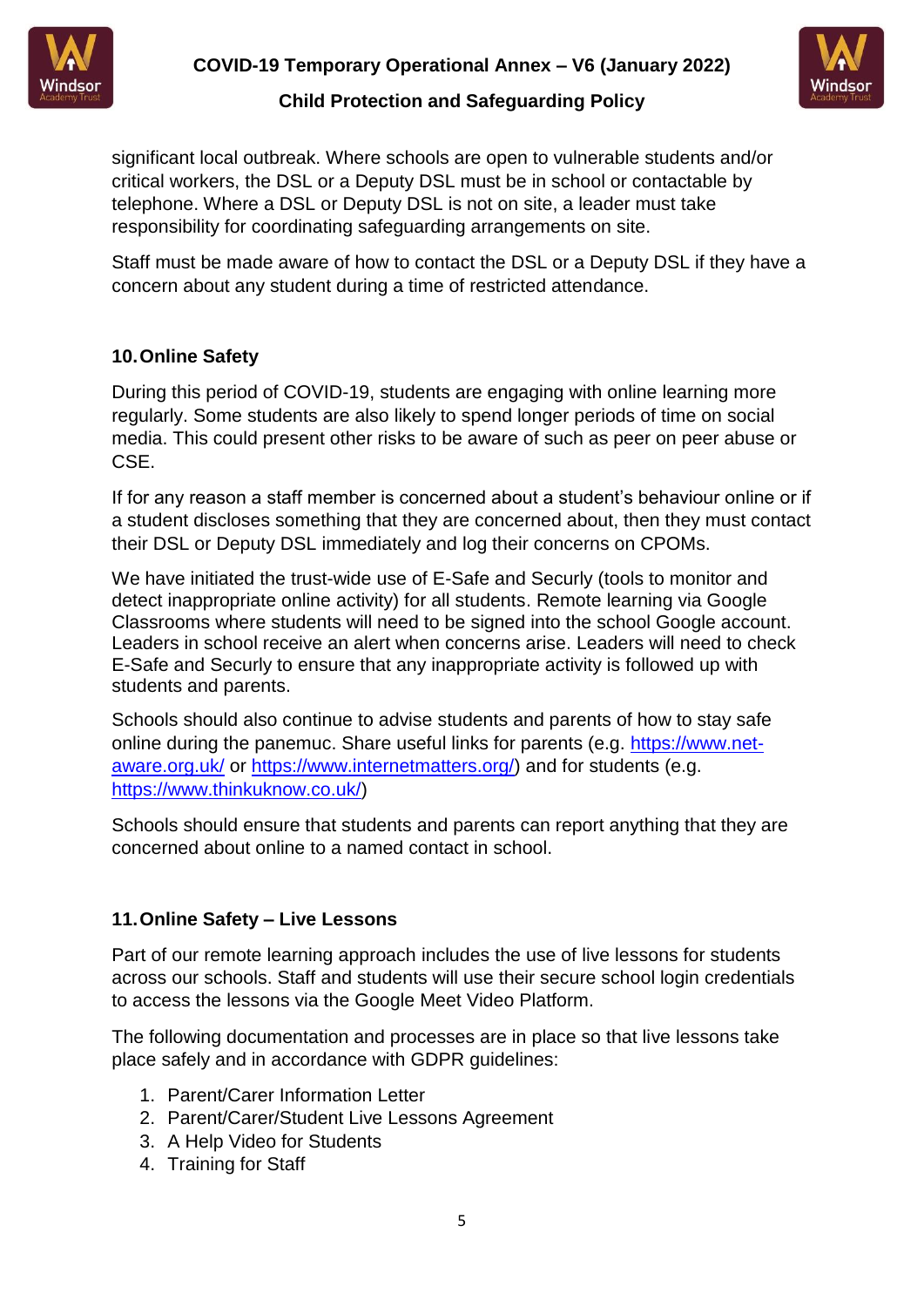



- 5. Live Lessons Key Guidance for Staff
- 6. Staff Live Lessons Agreement Form

If there are concerns about student safety during live lessons, these should be reported immediately and in the usual way. If parents have concerns, they should contact the school. Students should share concerns directly to their parents/carer and/or teacher. Staff should report concerns to their DSL or Deputy DSL.

## **If have any questions about this annex, then please do not hesitate to contact Barry Morley (WAT Lead DSL) or Matt Meckin (WAT Strategic Safeguarding Lead)**

| <b>Record of annex changes</b> |                                                                                                                                                                                                                                                                                                                                                                                                                                                                                                                                                                            |  |  |
|--------------------------------|----------------------------------------------------------------------------------------------------------------------------------------------------------------------------------------------------------------------------------------------------------------------------------------------------------------------------------------------------------------------------------------------------------------------------------------------------------------------------------------------------------------------------------------------------------------------------|--|--|
| <b>Date</b>                    | Change                                                                                                                                                                                                                                                                                                                                                                                                                                                                                                                                                                     |  |  |
| 05/06/20                       | Page 2: Actions to take regarding vulnerable students' attendance at<br>$\bullet$<br>school.                                                                                                                                                                                                                                                                                                                                                                                                                                                                               |  |  |
|                                | Actions 1 and 2 refined to take into account an increased focus on<br>students with a social worker being encouraged to attend school.<br>Reference added as a footnote to the update parent guidance from<br>the DfE which highlights that ultimate accountability sits with the social<br>worker (E.g. 'For children who have a social worker, attendance is<br>expected unless their social worker decides that they are at less risk<br>at home or in their placement')                                                                                                |  |  |
| 05/06/20                       | New section added (section 9) on live lessons.                                                                                                                                                                                                                                                                                                                                                                                                                                                                                                                             |  |  |
| 21/09/20                       | Revised background section added (page 1)<br>٠<br>Information and a table added to be clear about keeping vulnerable<br>$\bullet$<br>students safe during a school or local area restriction (page 1 and 2)<br>Actions to take section revised to reflect future circumstances (page 3)<br>$\bullet$<br>Some irrelevant sections removed (e.g. hub model protocols and<br>$\bullet$<br>attendance section)<br>Safer recruitment section removed – no longer reflective of current<br>$\bullet$<br>circumstances. Safer recruitment processes back to normal<br>procedures. |  |  |
| 11/01/21                       | Page 1 updated with national lockdown DfE guidance information.<br>$\bullet$<br>Tables on page 2 (tier restrictions etc.) taken out because not relevant<br>$\bullet$<br>at the moment.<br>Bullet added to the actions on page 2 to consider access to a device<br>$\bullet$                                                                                                                                                                                                                                                                                               |  |  |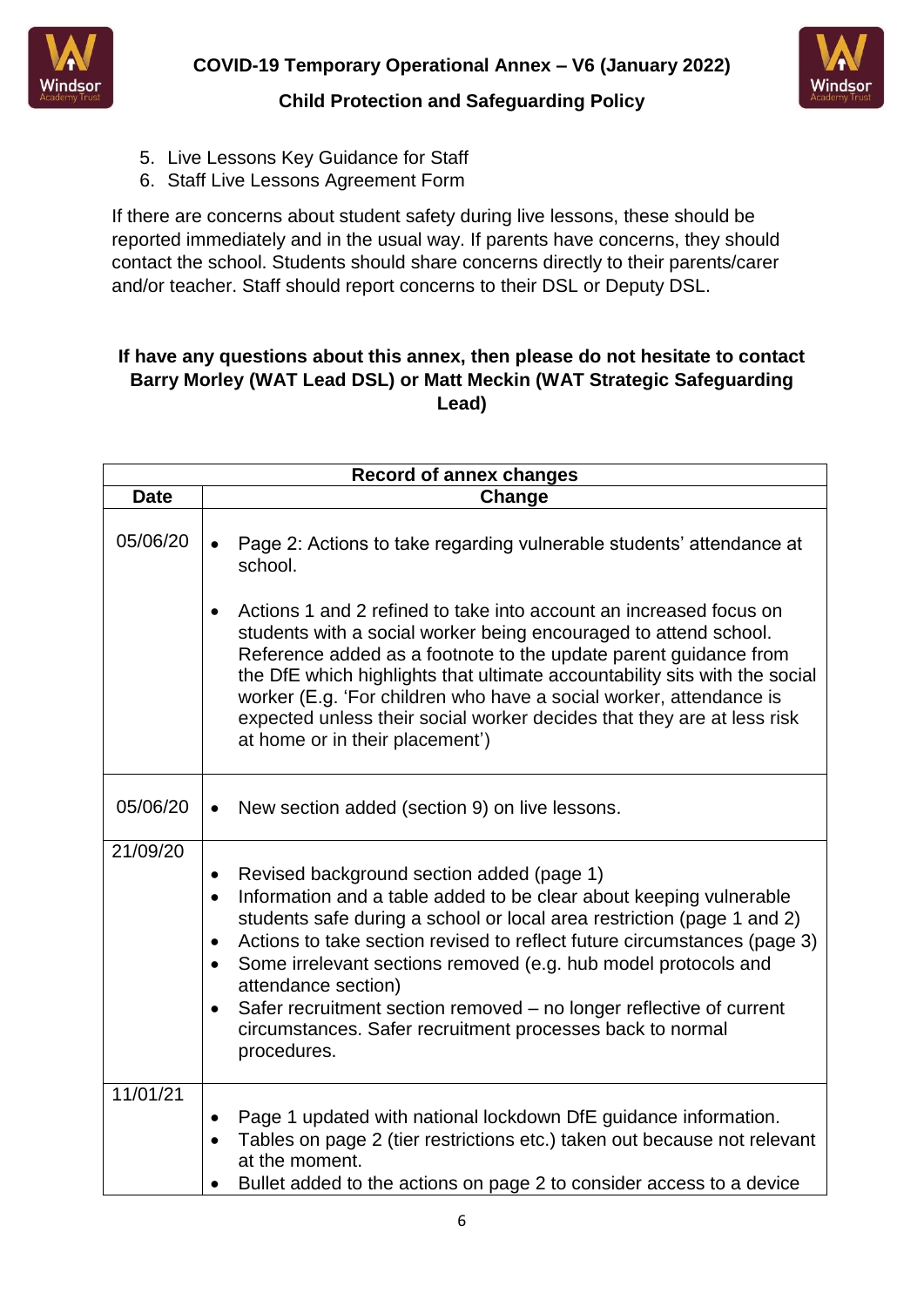



|                 | and WIFI where it is agreed a vulnerable child is to work at home.<br>Sentence added in about increased vigilance required because of the<br>$\bullet$<br>impact of COVID-19 on our most vulnerable families.<br>Sentence added in DSL section about ensuring DSLs and Deputy<br>$\bullet$<br>DSLs having sufficient capacity.                                                                                                                                                                                                                                                               |
|-----------------|----------------------------------------------------------------------------------------------------------------------------------------------------------------------------------------------------------------------------------------------------------------------------------------------------------------------------------------------------------------------------------------------------------------------------------------------------------------------------------------------------------------------------------------------------------------------------------------------|
| 08/03/21        | Page 1 updated with new DfE guidance information and links.<br>Page 2 tables adjusted to reflect safeguarding arrangements for<br>$\bullet$<br>school or local/regional restrictions.<br>Stronger sentence added re DSL and Deputy DSL capacity on student<br>$\bullet$<br>return as per DfE guidance.                                                                                                                                                                                                                                                                                       |
| January<br>2022 | Page 1 updated to reflect current annex arrangements.<br>$\bullet$<br>Page 1-3 updated to reflect the actions to take when a child has<br>$\bullet$<br>COVID-19 and is self-isolating or are absent from school during a<br>period of local restricted attendance<br>Page 3 and 4 updated risk assessment to show frequency of safe and<br>$\bullet$<br>well checks and additional information about home visits and phone<br>calls.<br>• Various other minor changes to reflect higher levels of absence rates<br>and consequences to practice, e.g. in DSL and Deputy DSL<br>arrangements. |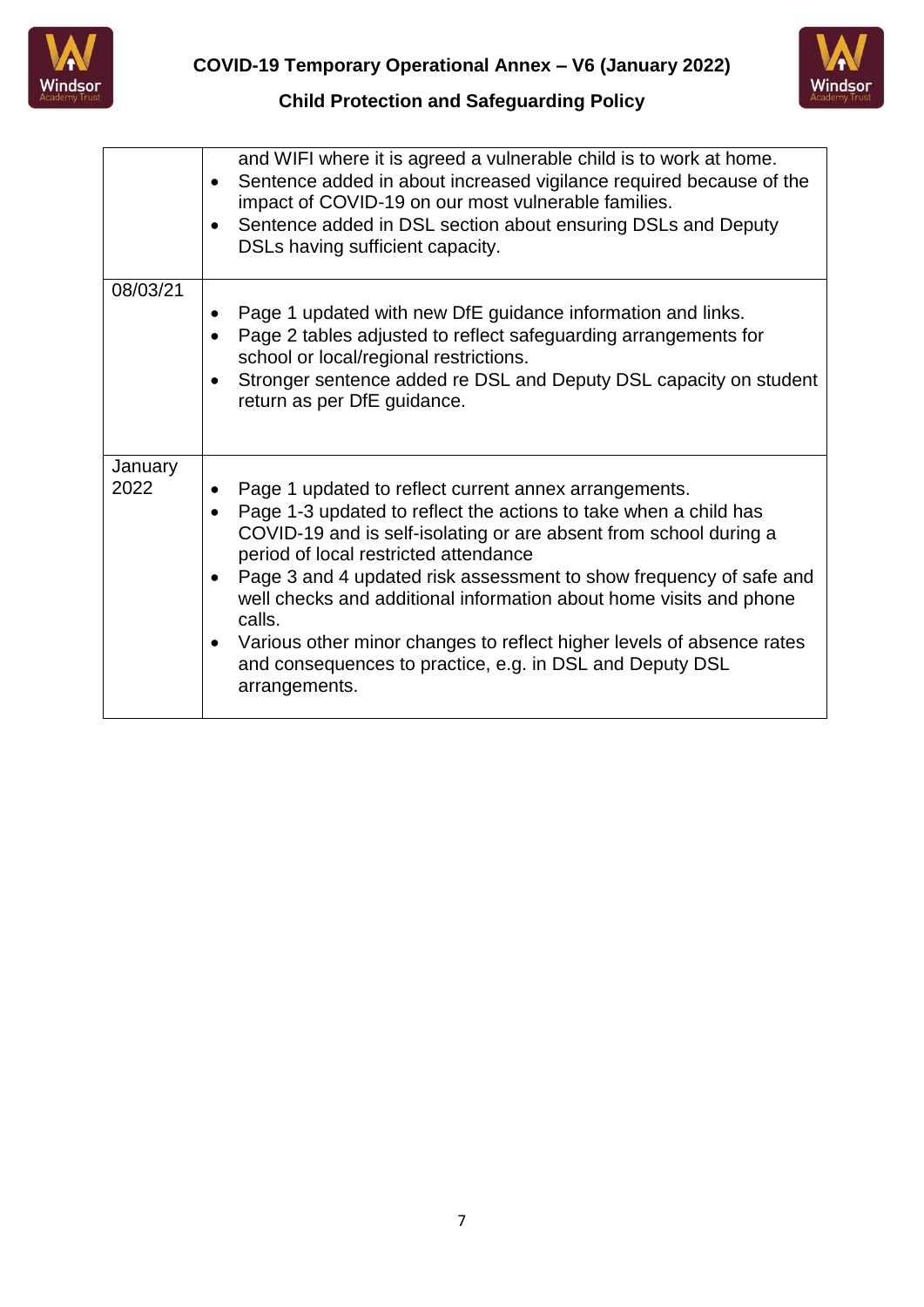